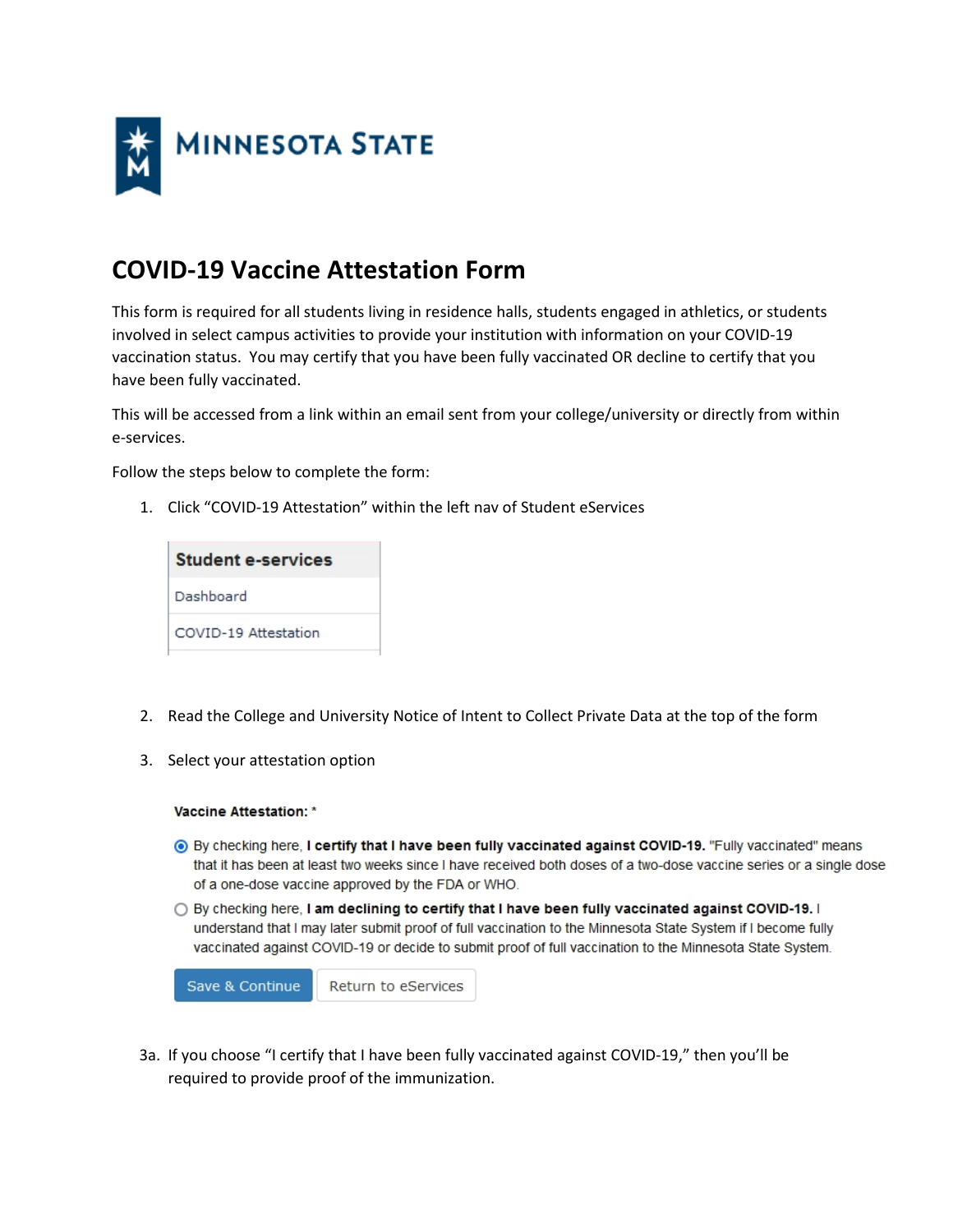- 1. Click "Save & Continue"
- 2. Upload your official vaccine record document by submitting a file. Single file size limit is 10MB and the allowed file types are PDF, JPG, JPEG, PNG.

|               | COVID-19 Vaccination Files                                                                                                                                |
|---------------|-----------------------------------------------------------------------------------------------------------------------------------------------------------|
|               | Provide supporting files as your proof of vaccination for COVID-19. Single file size limit is 10MB and the allowed<br>file types are PDF, JPG, JPEG, PNG. |
| Browse        | Please provide files for review: *<br>No files selected.                                                                                                  |
| <b>Submit</b> | Return to eServices                                                                                                                                       |

 $\omega = \omega$  .

 $\sim 100$  and  $\sim 100$ 

*Note: if you're viewing on a mobile device, you'll have an option to open your camera and take a photo of your document.*

- 3. Click "Submit"
- 4. When the uploaded file has been reviewed by your college or university staff, you will receive an email confirming the file has been reviewed or needs to be resubmitted.
- 3b. If you choose "I decline to certify that I have been fully vaccinated against COVID-19," then you will be directed to a COVID-19 Testing Consent Form. If you are a student who is living in the residence halls, a student engaged in athletics, and/or a student involved in select campus activities you are required to be tested for COVID-19 weekly in accordance to the Minnesota State System guidelines. This form will provide your college or University with confirmation of your consent to be tested weekly.
	- 1. Click "Save & Continue"
	- 2. Read the terms and information on the COVID-19 Testing Consent at the top of the form.